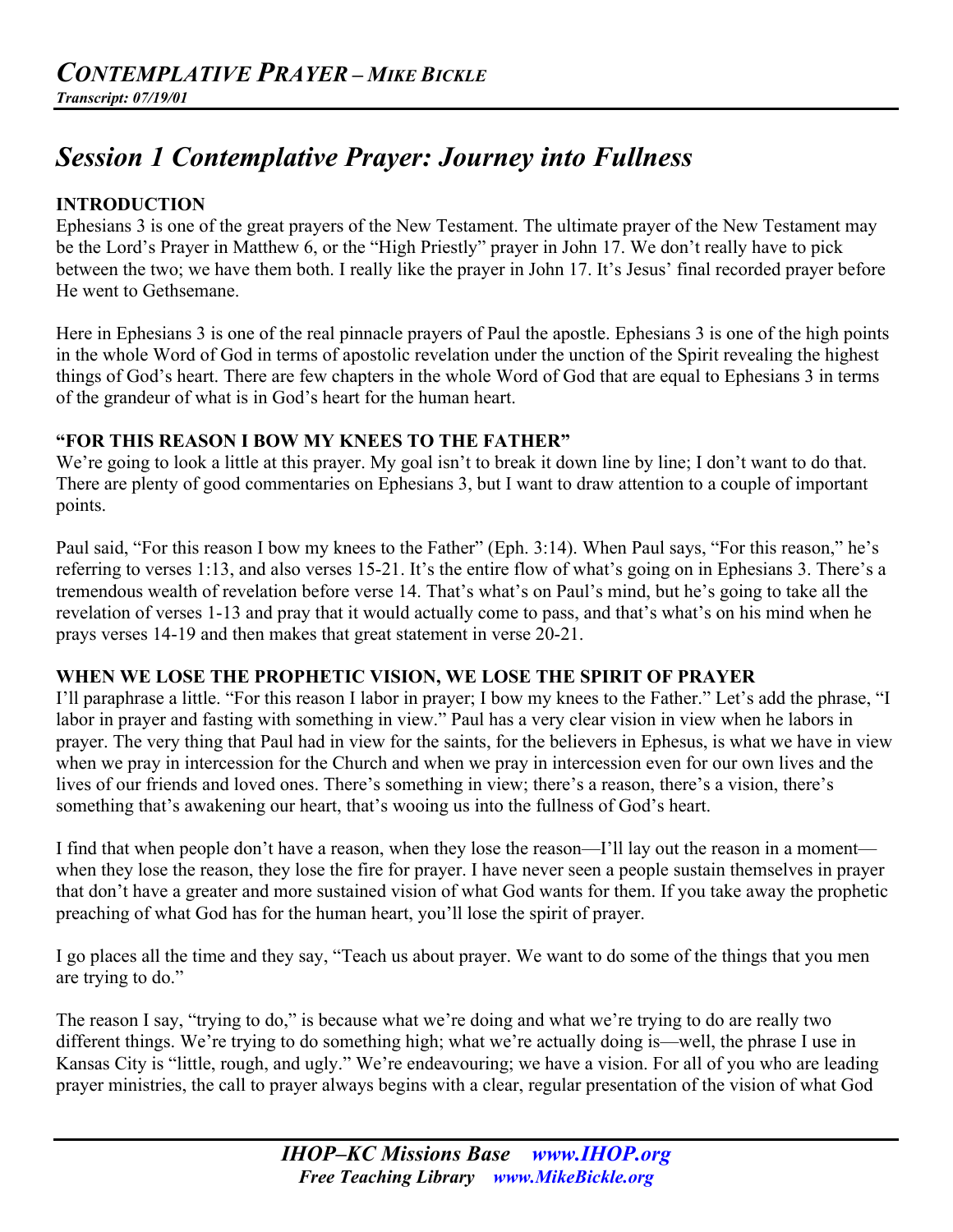has in His heart for people. When you lose the prophetic proclamation of the vision of what God has for the church or the vision that God has for the individual heart, you'll lose the spirit of prayer.

In the 1980s I travelled around, not very much, but a little, and they wanted to hear about it because I had given myself to intercession, and I said, "If you don't have a vision of a victorious church and a soul in the fullness of God, you won't have a prayer ministry in your church." The vision of a victorious church is absolutely paramount for night-and-day prayer.

# **RENEW YOUR VISION TO HAVE THE FULLNESS OF GOD**

I love it when Paul says, "For this reason." Again, he's going backwards referring to the first thirteen verses, but if there were a pinnacle statement it would be verse 19. We'll get to that in a moment, but I'll give you a little hint: Paul said that we would be filled up to the fullness of God. That's the vision right there. That's the ultimate reason. When we lose that vision, we lose the spirit of prayer, individually and corporately.

You want to renew the spirit of prayer? Renew the vision to have the fullness of God. What I want to do in this first session is to go as far as I can and tell you some of my journey through Ephesians 3:19, to having a growing conviction that God wants my soul to enter into fullness. Ephesians 3:19 unquestionably has been one of the most important verses in my prayer journey in the last twenty years. "For this reason I labor in prayer" (Eph. 3:14, paraphrased). "For this reason I do what it takes to position myself before the throne to press in. For this reason I live a fasted life. I position my heart." We will be a people of one thing because of a reason, because of a vision.

He goes on in verse 15 and talks about the Father, "the God from whom every family in heaven and earth is named" (Eph. 3:15, paraphrased). There's a lot there, but I'll move past that. He goes on to describe some of his prayer theology. Why do we care about prayer theology? The name of this conference is "Passionate Pursuit." It's really kind of a cool name for living a life of contemplative prayer; living a life immersed in the Holy Spirit. What we're really talking about is living a lifestyle of prayer, not just going to prayer meetings, but cultivating a spirit of prayer in our secret history in God. The Holy Spirit is renewing this thing called "contemplative prayer."

#### **THE HOLY SPIRIT IS RESTORING CONTEMPLATIVE PRAYER TO THE BODY OF CHRIST**

There's no biblical definition for contemplative prayer. Contemplative prayer has been defined differently by different theologians in different generations of church history. I have my own definition; I'll give you a handout tomorrow and lay it all out. My definition is a little different than others. Of course, I've never met two people who have the same definition of contemplative prayer. One thing is common: everyone talks about being abandoned to God in the pursuit of it. There's a clear Holy Spirit emphasis on the subject of contemplative prayer. Maybe that's a new term to you. Maybe you don't know what I mean, or what others mean. I'll be doing most of the morning sessions. I'll be talking line by line about what contemplative prayer is from the perspective from history, and how the Word of God describes some of the dynamics of contemplative prayer.

One thing is for sure: the Holy Spirit is restoring this precious jewel in the grace of God to the Body of Christ. We're going to talk about what it is, why it's important, and how to do it, because this is the God-ordained means to enter into Ephesians 3:19 in fullness. Fullness is what we're after. We're after fullness. We want everything God gives the human heart in this generation. We want everything that God will give the human heart in this hour of human history. He will give more now than He did a hundred years ago; He really will. He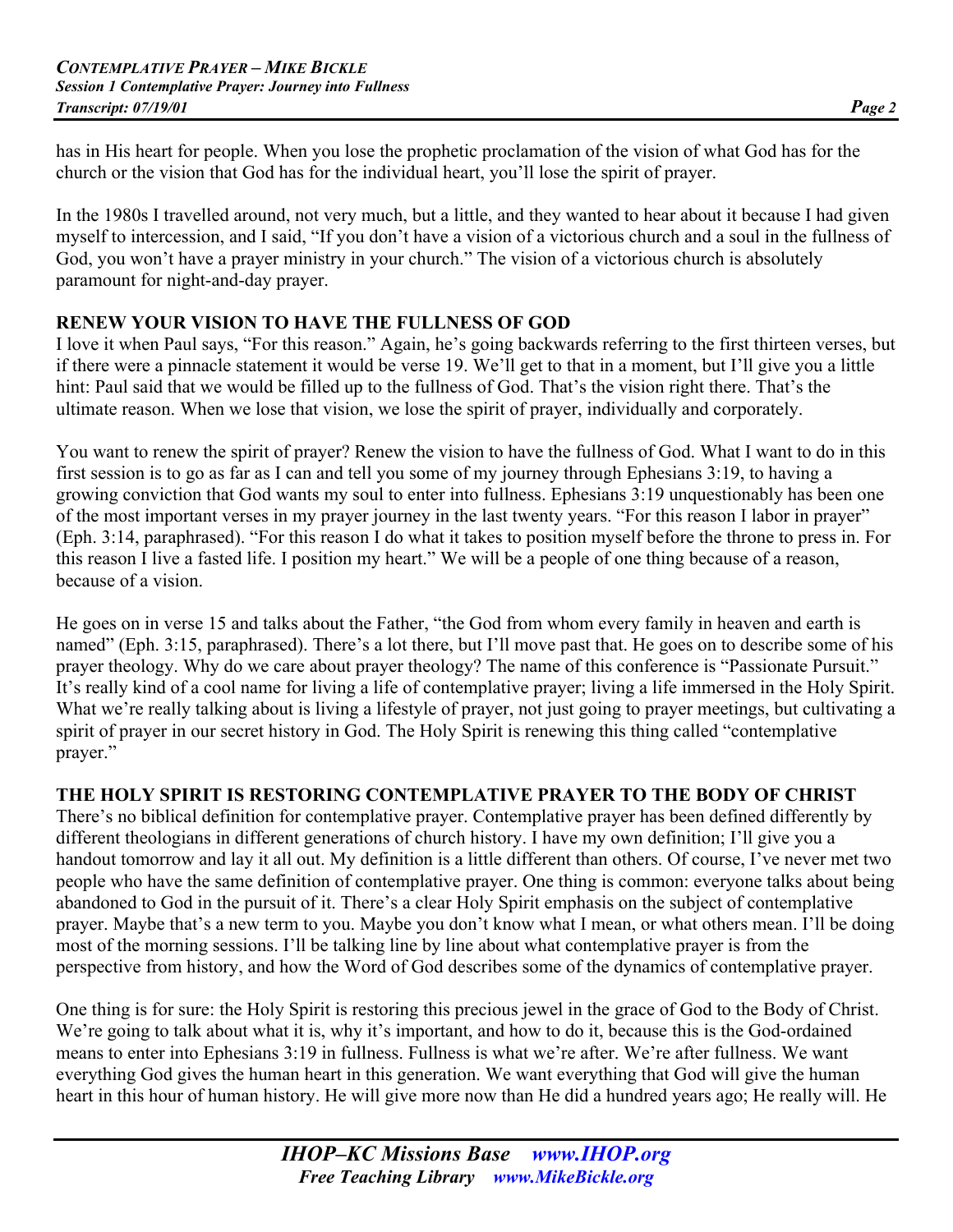will give the most in the generation of the Lord's return. I believe we're in that generation. Whether five years or fifty years, I don't know, but I believe there are people on the earth today who will see the actual appearing of the Lord in the sky. I believe it's closer to fifty years than to five years, but I don't really know. I'm not a date-setter. As a matter of fact, I believe date-setting isn't just dangerous; it's worse than dangerous. It's distracting. I believe we're in that hour, and if it be true, if we're in that final generation, whether we have several decades to go or not, there are things that God has uniquely reserved for the final hour of natural history called "the fullness of God"

# **A BILLION-YEAR JOURNEY INTO THE FULLNESS OF GOD**

The fullness of God in this age is nothing like the fullness of God in the age to come. As a matter of fact, the phrase in verse 19 is kind of a difficult phrase for human beings to peer into: "the fullness of God." I can just imagine the angels saying, "Well, I would like to talk on that one for a few minutes."

Isaiah 6 describes the seraphim. Billions of years from now, the seraphim are still there, right next to the throne, still covering their eyes, still gazing,

overwhelmed by new discoveries, new discoveries of the beauty of God. Maybe they've been there for billions of years. I have no way of knowing and I don't care, but they've been there a long time. With one set of wings they cover their eyes, overwhelmed at the new discoveries, the new flashes of power of the transcendent beauty of God that overwhelms their being. For a billionth time they've gazed, and for a billionth time they're overwhelmed by new discoveries.

When I say *fullness*, I look around at the great cloud of witnesses and I admit I don't have a clue what I'm talking about. Let's settle that, OK? "I'm a little man; you men know a whole lot more than I know, but what a stunning phrase that God the Holy Spirit put in the Bible."

There's the relative definition, and of course there's the absolute one, the absolute definition of the fullness of God; a billion years into eternity we will still be discovering the inexhaustible ocean of God's being. It's inexhaustible. I don't know what to say about the absolute definition of fullness. I don't think it's my mandate or my invitation in God even to peer into that in any significant kind of way, but on this side of the resurrection, there's a relative definition for fullness, for what God will give the human heart in this season of history.

The church in the Western world has so quickly abandoned our inheritance of the fullness of God, even in the relative sense of the term. I don't want to give up our inheritance for this hour of history. I want to be a man in the midst of a people related to a whole company of people all over the earth, an international family of affection that has Ephesians 3:19 written on its heart by the Holy Spirit. We're going after this thing with all the abandonment that the grace of God will give us. Business as usual is not OK. I'm not taking my cues from other leaders in the Body of Christ who pat me on the head and say, "Settle down, you'll be OK." I don't want to be OK. I want an unrelenting pursuit after fullness, which is another way of saying hungering—hungering for God.

# **YOUR DESIRE FOR GOD IS GOD'S GIFT TO YOU**

It's the greatest gift that God can give you. Well, I don't know if I want to say, "*the* greatest." There are a lot of things you can put in that category. One of the great things that God can give the human soul, the human heart, is desire for Him. Your desire for Him is His gift to you. It really is. It takes God to love God. It takes God the Holy Spirit. It takes supernatural activity to be abandoned to go after God in fullness.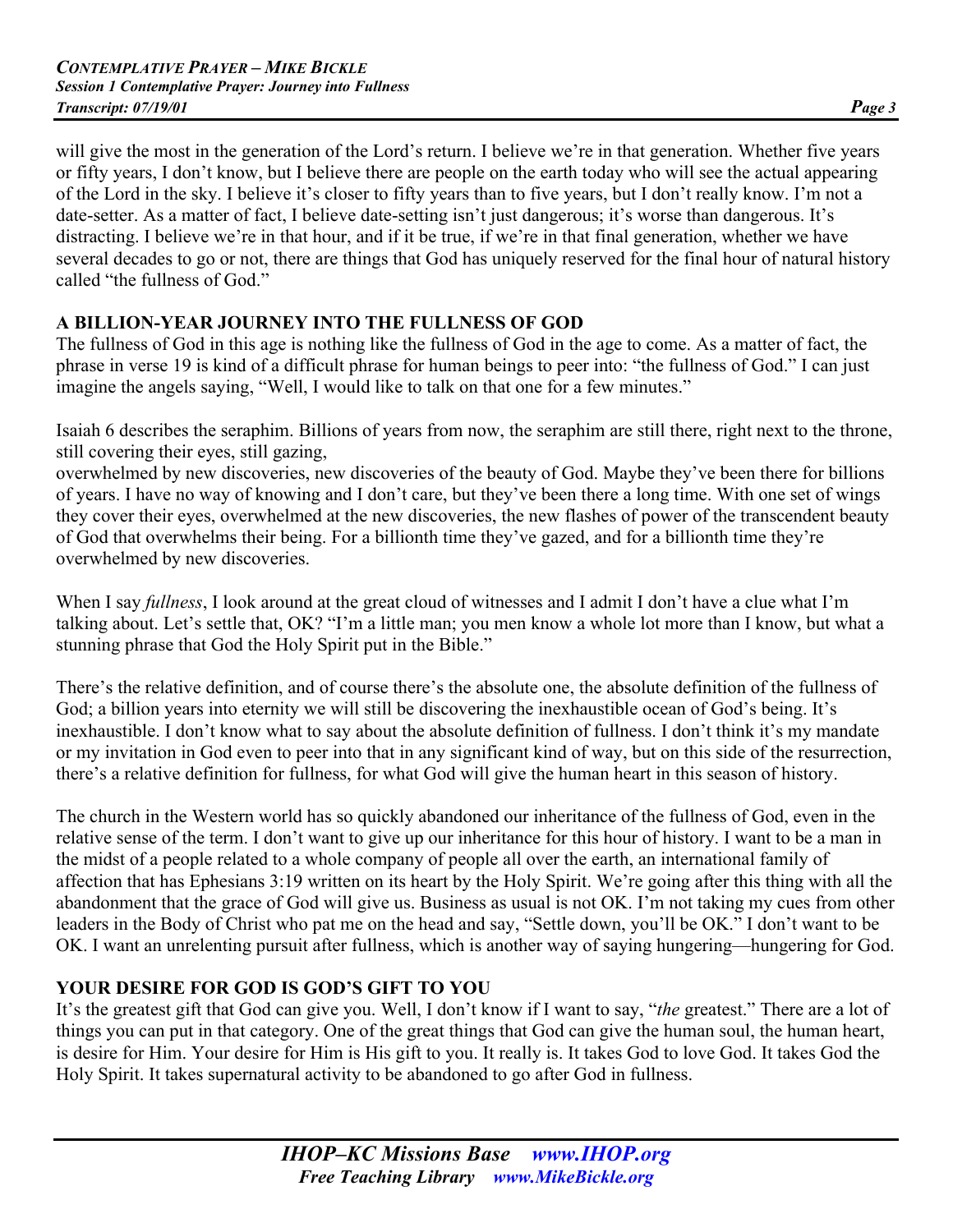## **THE PARADOX OF HUNGER IN THE LOVE OF GOD**

The problem with hunger is that hunger has tremendous pain and tremendous delight on the other end of it. There are several very powerful paradoxes in the heart of the hungry for God. The very anguish we feel of darkness and barrenness is really an expression of hunger and love. It's the dark side of love. I don't mean *dark* in an evil sense. John of the Cross talked about the dark side of love. He spoke of dryness; he spoke of experiencing the pain of barrenness that can't bear accepting the status quo, but can't have that for which we yearn so greatly. In itself it's the very work of love in the human spirit.

God has many reasons for what John of the Cross called "the wounds of love." He draws us closer. We get closer to the fire of His being. The closer we get, the more awakened we are in love, and yet the paradox is this: the closer we get, the more aware we become that we're outside of the fullness of the experience of love. We feel the pain of being overwhelmed, and in the same twenty-four-hour period we feel the pain of feeling like we're groping, touching nothing. I've known them both in the same twenty-four-hour period. It's like eating a thirty-ounce steak after a twenty-day fast. In my tiny capacity, I know the pain of touching a little of God and being so full and stuffed. "Oh, I can't take any more. Stay Your hand lest You kill me."

I haven't had many of those, but I have had a few experiences where God's revelation touched me. It was such a small thing, but my capacity was so much smaller that it was like a big steak after a long fast. It was painful; I said, "Don't give me anything more for a little while." Then, in the same period of time, even in the same twenty-four-hour period, I felt like I was groping with nothing. It's a strange thing, this thing called the grace of God in the human soul.

#### **THE GLORY AND THE GORE OF THE FULLNESS OF GOD**

We'll talk a little about the wounds of love. We'll talk about John of the Cross, one of the contemplatives from the sixteenth century in Spain, one of the great men of God, a man who touched some of the secret places in God's heart in union with God. God has raised him up as a statement—not infallible, not perfect, but his abandonment to God is a rebuke to the modern church, because even that long ago God was giving these things to the human heart.

I don't want to get ahead of myself, but the fullness of God is gory and glorious. I call it "the glory and the gory"—the overwhelming delight and the horrible anguish of love happening in the same human heart. We're pursuing this together, not just in one place; I'm talking about the fellowship of the burning heart all over the nations, from all different traditions in the Body of Christ. Millions of people are going after this thing. There's a certain fellowship around the burning heart of God that's so precious and so dear. We don't have to apologize for the intensity of our desire for God. Probably everyone in this room lives in a context where we have to apologize to other people for our intensity. That's the way it works; it's not a rebuke to anyone, that's just the way it works. We have to hide it. It's almost like we have to pretend it isn't really there, because even believers in Jesus are intimidated, overwhelmed, and made uncomfortable by spiritual intensity.

I know God is raising up places all over the world where we can gather, little oases where we come together for a few days; they're going to be everywhere. They're everywhere now. We come together and we drink from this well a little. For just a few moments, we don't have to have any facades. We're weak, we're broken, we have intensity, we have a vision, we're not entering into it, we're failing, but we're going, and we don't have to apologize for our failures, nor do we have to apologize for our vision and our intensity. We're going for it. It's very important. When you preach on it and proclaim it, there will be those who make sure they watch and catch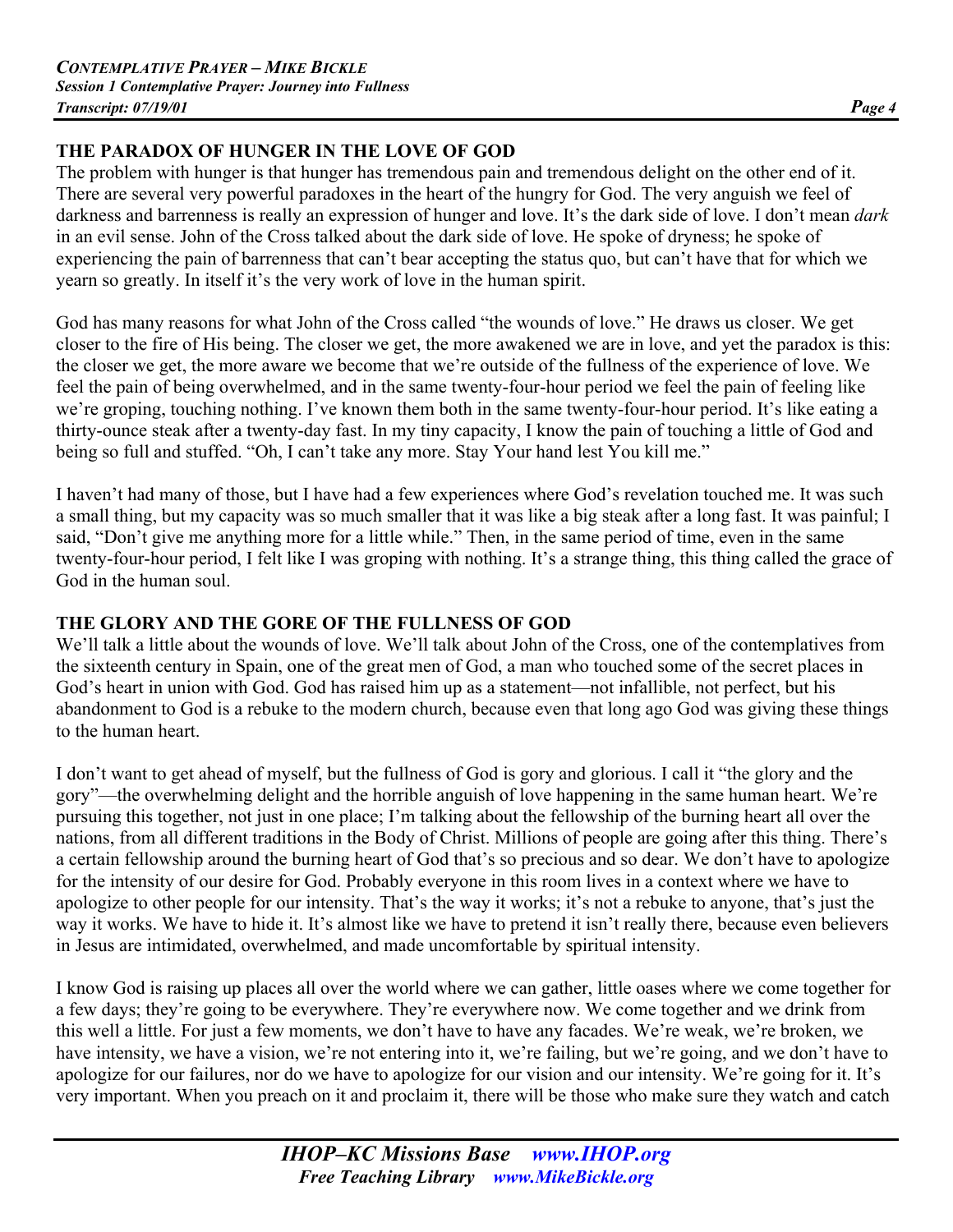you when you fail. There's a certain sense of, "Well, I won't really speak my real heart." Then there's the other group of people who feel so rejected and intimidated, you don't want to say it to them either. Then there's the group that's walking with you, hand-in-hand together, and there's a little competition, so you can't really go there. We feel exhausted hiding it. It's in the Bible, it's the will of God, it's the Holy Spirit's activity and ministry. We're going for this thing. We're going to be people of one thing.

#### **JESUS DIGNIFIED THE WISDOM OF BEING A PERSON OF ONE THING**

There are three primary verses I use when I talk about the people of one thing. I'll probably quote them a half a dozen times. These are three verses that are good to know.

Jesus said it. Most of you know the passage; in Luke 10:42, He's talking to Martha about her little sister, Mary. He says, "Martha, your little sister does this one thing" (Lk. 10:42, paraphrased). He uses the phrase, "This one thing." Jesus dignified before the human soul the wisdom of being a person of one thing. We don't have to apologize for being a man or woman of one thing.

King David spoke in the same spirit in Psalm 27:4. We all know the verse. King David said, "This one thing: I gaze on His beauty" (Ps. 27:4, paraphrased). Jesus said it to Mary, and it doesn't get any higher than that; He was describing Mary's heart. Then we have David saying, "This one thing."

## **WE DON'T WANT TO LIVE IN THE AFTERGLOW OF YESTERDAY'S VICTORIES**

Then we have Paul the apostle: "This one thing I do" (Phil. 3:12). He said,

"I forget and I press. I press for the goal, the prize of the upward calling. I press. This one thing I do: I forget my victories, I don't boast in them. I forget my failures, so there's no condemnation. I push delete on yesterday and press, press, press. This one thing: I press for the upward call. I press in."

I care about yesterday's victories in the sense that they're important to the Lord, but I don't want to live in the afterglow of yesterday's victories. Do you know what? I don't want to live in the backfiring, so to speak, of yesterday's defeat. I want to press in and forget. "This one thing": I press. We're going to be a people of one thing. We have to be a people of one thing to enter into fullness.

# **"STRENGTHENED WITH MIGHT THROUGH HIS SPIRIT IN THE INNER MAN"**

In Ephesians 3:16, Paul explains why he's pressing; he explains why he's laboring in prayer. Why are you laboring in prayer? What's the reason? Why do you posture your heart to receive everything God has? Why are you endeavoring to be a people of one thing? These phrases are so filled; you could go on and on. I'll skip some of the really important stuff and just get right to the very mountaintop: so that you would be strengthened with might on the inside.

Paul said, "I fast and pray for you for one primary thing to happen: that the might of God would be released into your inner man." He qualifies it in very glorious ways and he gets insight through the Holy Spirit.

# **POSITIONING OURSELVES TO EXPERIENCE THE MIGHT OF GOD**

There are many, many things to say about this. Basically, it takes God to love God. It takes the power of God to be abandoned to God. We need the might of God touching our human spirits. I want to be a man of prayer, not because I want to prove that I'm dedicated. Many of the people in the false religions have tremendous devotion, and they're trying to create a reputation in the land that they're devoted. I don't care about devotion for the sake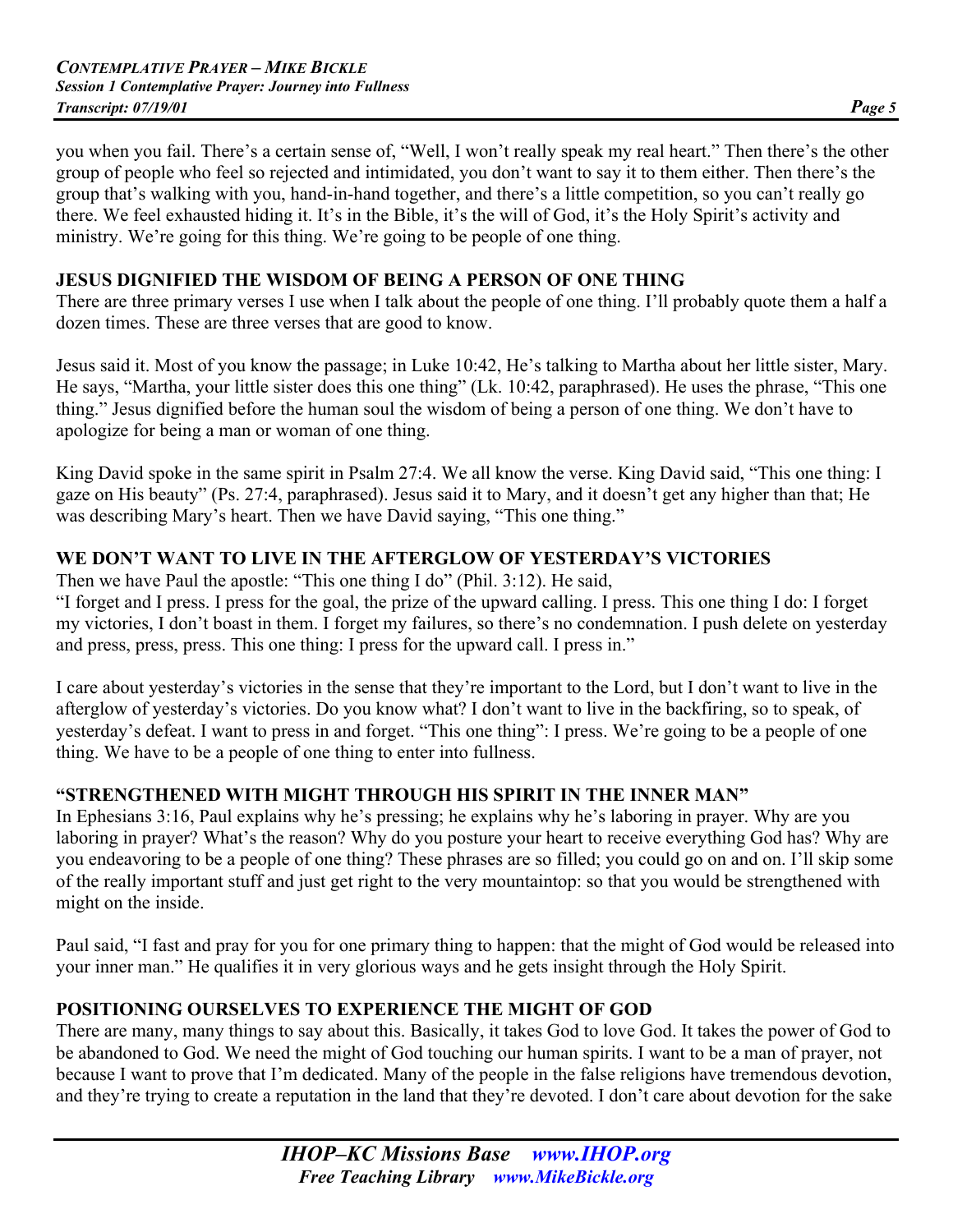of devotion; I'm desperate in my weakness for the might to touch my spirit. I need might on my spirit, because I want to go somewhere and I can't go there without might, divine might. I can't go there by reading books about it; I can't go there by hearing your story. Your story can encourage me, but there's only one way I can go forward: through the escort of the Holy Spirit, releasing might to my inner man. That's very important.

A lot of people put the primary emphasis of their life upon the increase of their ministry. We need to put the primary emphasis on receiving might that touches the inner man. We read books about might, we write books about might, we go to conferences about it, we argue about it, we do everything except for positioning ourselves to experience the might of God in the inner man. No one can fake this. No one with wisdom would want to. I don't want the reputation of it; I want the reality of it in my secret life. In all of thy getting, get the might of God upon your spirit.

#### **LIVING IN THE FIERY REALITY OF THE HEART OF GOD**

It's the very thing that Paul would go on and say later in Ephesians 6:10. He said, "Be strong in the Lord and in the power of His might" (Eph. 6:10). Oh, what a sentence. He goes on to talk about spiritual warfare, and he references this verse in verse 16. He says, "This might will bring you to new heights of God in your heart, but also it will equip you to free others in warfare" (Eph. 6:16, paraphrased).

## **FEELING AND MOVING IN UNITY WITH THE HEART OF GOD**

This might isn't something you can fake. It isn't a certificate you hang on the wall; it's something you receive in your secret life in God. Again, I don't want to have the reputation that I'm devout and have a prayer life. I want living reality when all you guys are gone. I don't want to be an echo; I want to be a voice. I don't want to memorize phenomenal clichés of mighty men and women of past days; I want to live in the fiery reality of the heart of God. That's my destiny. That's your destiny on planet earth. It isn't enough to get the best clichés and say them and write books on them and get materials and be eclectic and put it all together and have people say, "Wow," and buy the book. It means nothing. No devil or angel will be moved by your book. I want the kind of thing that moves things in the spirit.

The demon said, "Jesus we know and Paul we know, but who are you men" (Acts 19:15, paraphrased)? I want to make an impact in the Spirit, but I want more than that. I want something more than just moving angels and devils. Daniel in Daniel 9 bows his knees and prays and angels start coming. Angels were set to flight by the movements of a man's heart on the earth. That's massive to me. That's massive. Demons were set to flight by the movement of a man's heart on the earth. It's impact in the realm of the Spirit, but there's something more than that. It's our destiny, it's our dignity, it's who I am, to feel and move in unity with the heart of my God forever—not just in eternity, but now. It takes might; it's the might of God. That might of God is more than just gently pushing people down in prayer lines, maybe saying, "I didn't really push you," and having a little debate afterwards. This is might on the inside of me that no devil can touch and no religious argument can steal. They can put you in prison, but the might that's on the inside neither rust nor moth can destroy. It's on the inside of you. The martyrs took it to their deaths, and they took it into the resurrection with them. The might of God is our number one inheritance, the internal might of God.

It takes God to love God. I don't mean just the power over demons; I'm talking about the ability to have a weak human heart soaring in the realm of power and light, in the realm of God himself. I like what Paul said in Ephesians 3: "I labor." Look at verse 14, "I'm fighting for you in prayer. I know the value of might. In all of thy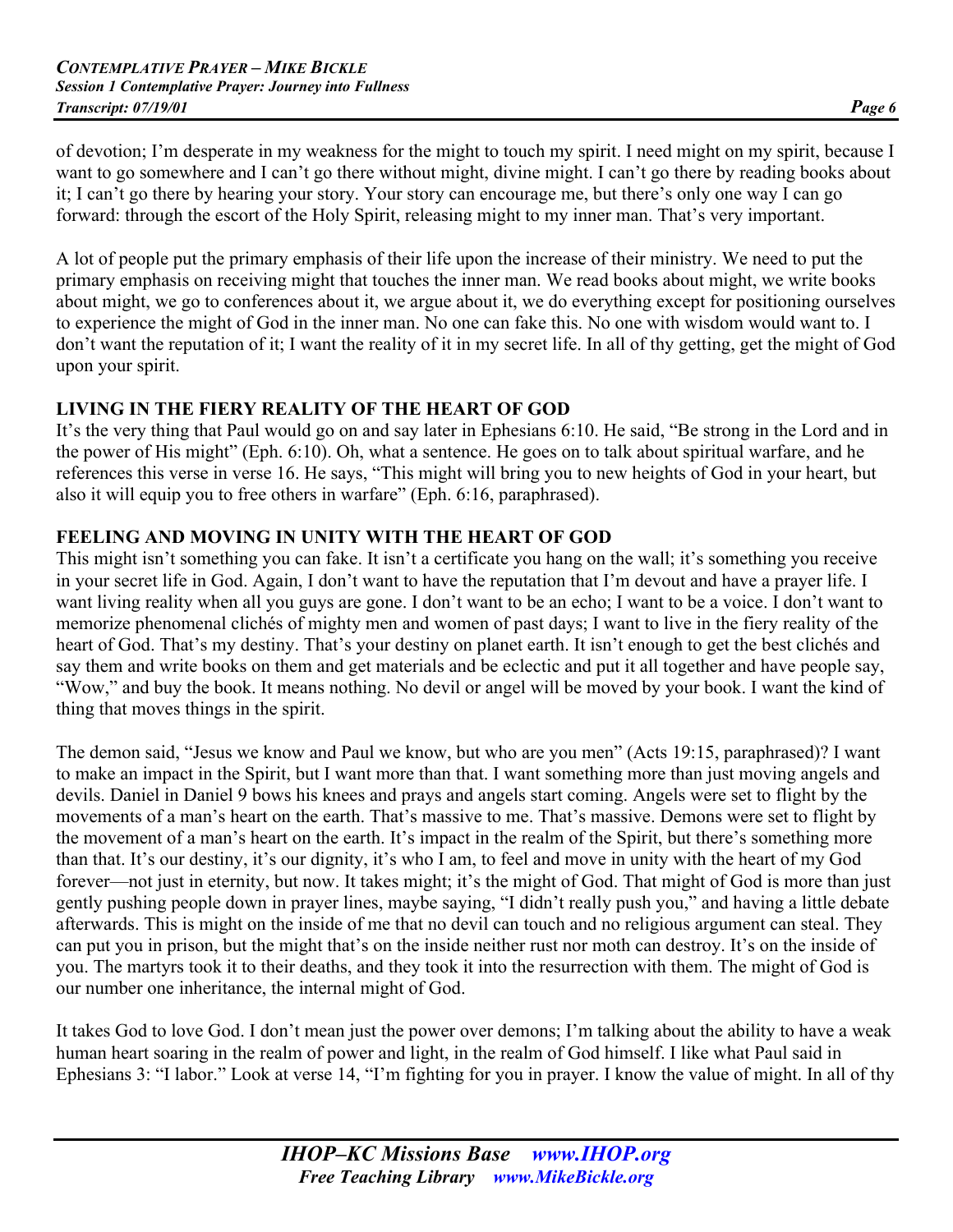getting, get this might. Don't be content in faking someone out. Don't be content with a reputation that you have it. Get it. I'm fighting for you in prayer to have it" (Eph. 3:14, paraphrased).

This is the very thing that Paul fought for in prayer. He wrestled through the night that he would be in his own vein. It's a radical lifestyle change. When we have the vision of divine might, beloved, there's nothing you won't do with the clear visions God wants to give you of divine might.

#### **THE LIGHT AND THE DARK SIDE OF FLOWING IN LOVE**

Know this: the divine might of verse 16 is just one of the important ingredients to the fullness of verse 19. It's about fullness. We're after fullness. We're not just after might in itself; might is indispensible to experience the fullness, the fullness of our heart moving in union and intimacy with God's heart. It's the quest, the hunger for fullness. Remember, that hunger is God's gift to you. That hunger has overwhelming delight and the anguish of feeling abandoned and barren. There are two sides of love when we move in the spirit with our weakness. God uses the one overwhelming love to absolutely empower us and draw us. He uses the hiding of His face for the sake of love, in order to produce meekness and tenderness and dependency, so that in our victory we don't get raised up in pride. He uses both sides of love. John of the Cross calls it the light and the dark side of flowing in love of God. Again, *dark* in this context doesn't mean *evil*; it means that God hides the release of it from our feeling it. It's there. It's true for every single person in this room: if you lose your anguish to have more of God, you're already going backwards.

Our anguish to experience God more isn't from the devil. Think about it: the devil didn't give you anguish for God. Your anguish to experience more of God isn't a deed of the flesh. It isn't just a religious spirit. The flesh doesn't produce anguish to know more of God in the human heart. It isn't the devil, it isn't the flesh; it's the work of God in you and in me.

I talk to people all the time. They say, "It's so horrible; God is so far away." I'm smiling and they just want to reach over and hit me. "What are you smiling about?"

I say, "You didn't have that anguish years ago. Years ago, you never thought about it. Look at how different you are. Look at what has happened to you. You used to hurt because someone didn't like you. You weren't popular or famous or rich; you weren't this, that, and the other. Now you're in anguish because you can't discern the invisible presence of God. You're in anguish over it. Where did that come from? It didn't come from the devil; it didn't come from the flesh. That's the token of God's hand upon your heart. Stay with it. Get into a marathon pace. Don't evaluate yourself; don't evaluate others. Don't compare; just keep going after it and you'll have both sides of it in different seasons. Even in the same twenty-four hour period we have both sides of it."

#### **"THAT CHRIST MAY DWELL IN YOUR HEARTS THROUGH FAITH"**

In verse 17 Paul says, "When this might touches you, there's something that happens: Jesus dwells in you" (Eph. 3:17a, paraphrased). Let's say it a little differently: it's the manifest presence of the Godhead upon your emotions. He isn't talking about Jesus dwelling within you at the new birth. These Ephesians are already believers. They're already pretty fervent believers. Is what sense is Paul praying that Jesus would dwell in them? They're already born again, and they already have the Holy Spirit's ministry operating in them. He isn't talking about initial experience; he's talking about what Jesus said in Revelation 3:20 when He stood at the door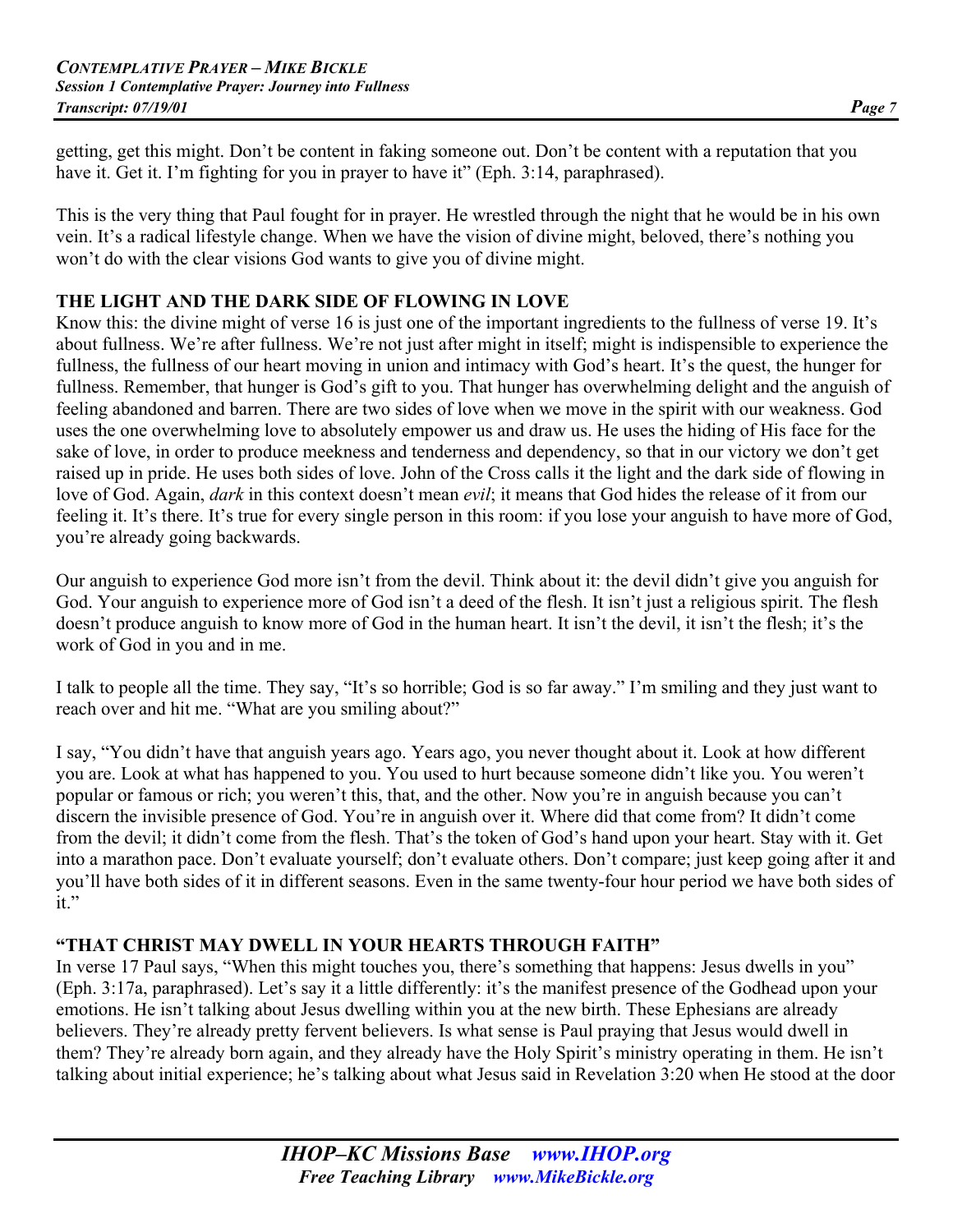of the Laodiceans. He said, "I'm knocking because I want to come into you and dine with you" (Rev. 3:20, paraphrased). He's talking about a manifest presence in the midst of believers.

#### **JESUS CHANGES OUR EMOTIONAL CHEMISTRY THROUGH DIVINE MIGHT**

Instead of the word *dwell*, put the words, "Jesus manifesting His presence on your emotions." Again, there's the release and the withholding as expressions of His presence on you. John of the Cross called it "the dark night of the soul," or, "the dark night of the senses." He had two different terminologies.

Beloved, my weak heart is cleansed by the blood of Jesus. Its own frame and its own design are weak. The very emotions of the Godhead are resting on us, just a little. Jesus is moving, expressing His personality through your personalities, in little tokens, but a little goes a long way. Paul tells us that when divine might touches you, the manifest presence of God changes your chemistry. You're not perfected in one release of divine might; that's not what he's talking about. There are things I love now that I hate, and there are things I used to hate that I now love. That's Jesus changing my emotional chemistry through divine might.

Verse 17a brings you to verse 17b. Notice the word *that*. There's a purpose, a divine logic, and it not only motivates Paul in his prayer, it enables him as he trains the people in how to move forward in God. He says, "Number one, let's fast and pray to release might on your spirit. Might will bring you into an emotional chemistry change, Jesus dwelling on the heart. He will cause you to be rooted and grounded in love" (Eph. 3:17b, paraphrased).

This is an agricultural and architectural metaphor: "rooted and grounded."

He's talking about the foundation of building. These are two of Paul's favorite metaphors when he talks about the cooperation of the Holy Spirit in the human will. I don't want to go into that right now, but they're brilliant. They're magnificent. I've done some study of people who have had great understanding of these metaphors in different commentaries. It's a brilliant piece of wisdom.

Let's just say this: "awakened inside." Not only are we feeling God's love, not only are we feeling God's heart for ourselves and having some of those moods begin to change a little, but we're actually beginning to be rooted and awakened in love. The very love of God is imparted, and it's profoundly a part of who we are now. It's a permanent change in our being. It's something that we will have forever and ever. It's tokens of His presence that take root in our being. They don't go away. We can quench His presence, but there's a place where we're rooted and grounded. There's a place where it becomes a permanent part of our being, a part of who we are. We're lovers of God.

#### **TO THE MAN OR WOMAN WHO HAS LOVE, EVEN MORE WILL BE GIVEN**

Then he goes on and he says, "Now, when you're awakened to love, when it becomes a permanent part of who you are, even in immaturity, you're a lover of God" (Eph. 3:17b, paraphrased). He says, "When you become a lover, there's no one who understands love like a lover." This is the principal of the rich getting richer. This is the principal of Mark 4:24, where Jesus said, "Be very careful what you listen to, because to him who has, even more will be given besides" (Mk. 4:24, paraphrased). To the man or woman who has love, more is given. It's a strange dynamic; the very impartation of love is what equips you to grow in the ocean of love. To the man or woman who has initial experiences, God says, "If you stay with it, it enlarges your capacity, and you go on into that vast, inexhaustible ocean."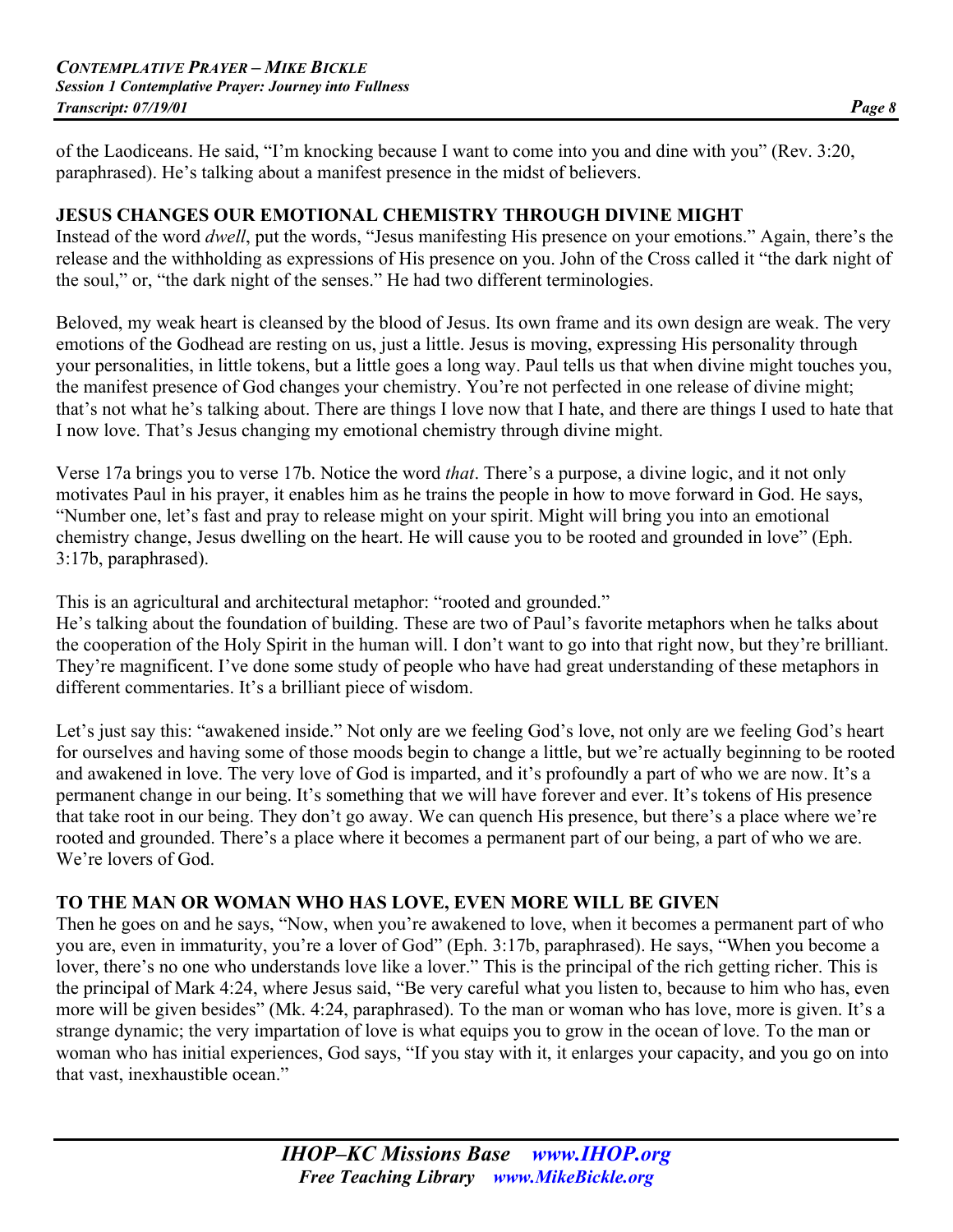The lover comprehends love like no one else. I love to teach on the Father heart of God and the passionate heart of the Bridegroom. It's the first person of the Trinity, the tender Father. It's the second person of the Trinity, the passionate Bridegroom. There's something about the Father's tender love and the Bridegroom's fiery love; there's something about it that just throws us into another realm in God.

You tell that message to a sincere believer who's not rooted or grounded in love, and they look at you and say, "Huh. That's cool. Anyway, let's go on to build the church and do this."

You say, "Stop. It's more than cool. The Godhead is in love with you."

They say, "Yeah, that's neat. I really like that."

Anyway, we're thinking about the outreach next week, and they don't grasp it at all. It takes the heart of a lover to be introduced into the new realms of God. I began to devote a bit of energy to the revelation of the Father and the Bridegroom, and I thought I was really going somewhere. Now I know I'm not. As I began to give myself to it, I began to rework in my heart a little of the rooting and grounding in the revelation of love. It begins to be a small part of who I am, not just an insight that touches me here and there, but part of the fabric of my being. That's what equips you to see the ocean, the realms of love far out beyond. The introductory experiences of love, the experiences of falling into love on the front end, are what prepare you for the inexhaustible ocean, the deeper realms of God.

It's like the aerospace mathematician, or whatever his name was. He was in fifth grade, and he was number one in the class in multiplication. He really thought he knew math. He said, "I was number one in the class. I knew math. Then I went to college and got into calculus, and boy, I really knew math."

Now he's seventy years old. This is a made-up story. You go to the man and say, "You really know math."

And he says, "No, no, no, I really don't. I thought I knew math when I was ten, twelve, fifteen, and twenty years old. I don't know any math. I understand that there's a world of math out there. I don't have a clue how those galaxies relate to one another. I don't know anything."

The further I go in this, the clearer it is that I'm one inch out of the water, at most. I thought I was in Ezekiel 47, overflowing in love. As years go by I have the opposite experience of Ezekiel. He started at the ankles, and he went to the knees, and the loins, and finally to overflowing. I thought I was overflowing a few years ago. The line was up to here. A few years later, I said, "I guess I'm only up to here."

A few years later I said, "Man. I'm in wet sand and the water is just a few feet away. I'll be in that water in just a short while." The sand is wet. I look for it carefully; my heel is in dry and my toes are in moist sand. That's it. I had the reverse experience of Ezekiel. That's what's going on here. In other words, it's the introductory experiences of verse 17a that prepare us for the greater dimensions of love in verse 18: the width, the length, the depth, and the height, comprehending the inexhaustible thrill of the ocean of love. I can say this, and I admit it: I don't really know what I'm saying, but I know there's a universe of math out there. I can understand that scientist in the space department who knows that he doesn't understand math. I understand what he means, just a little. I know just enough to know that there's a world I have no comprehension of at all.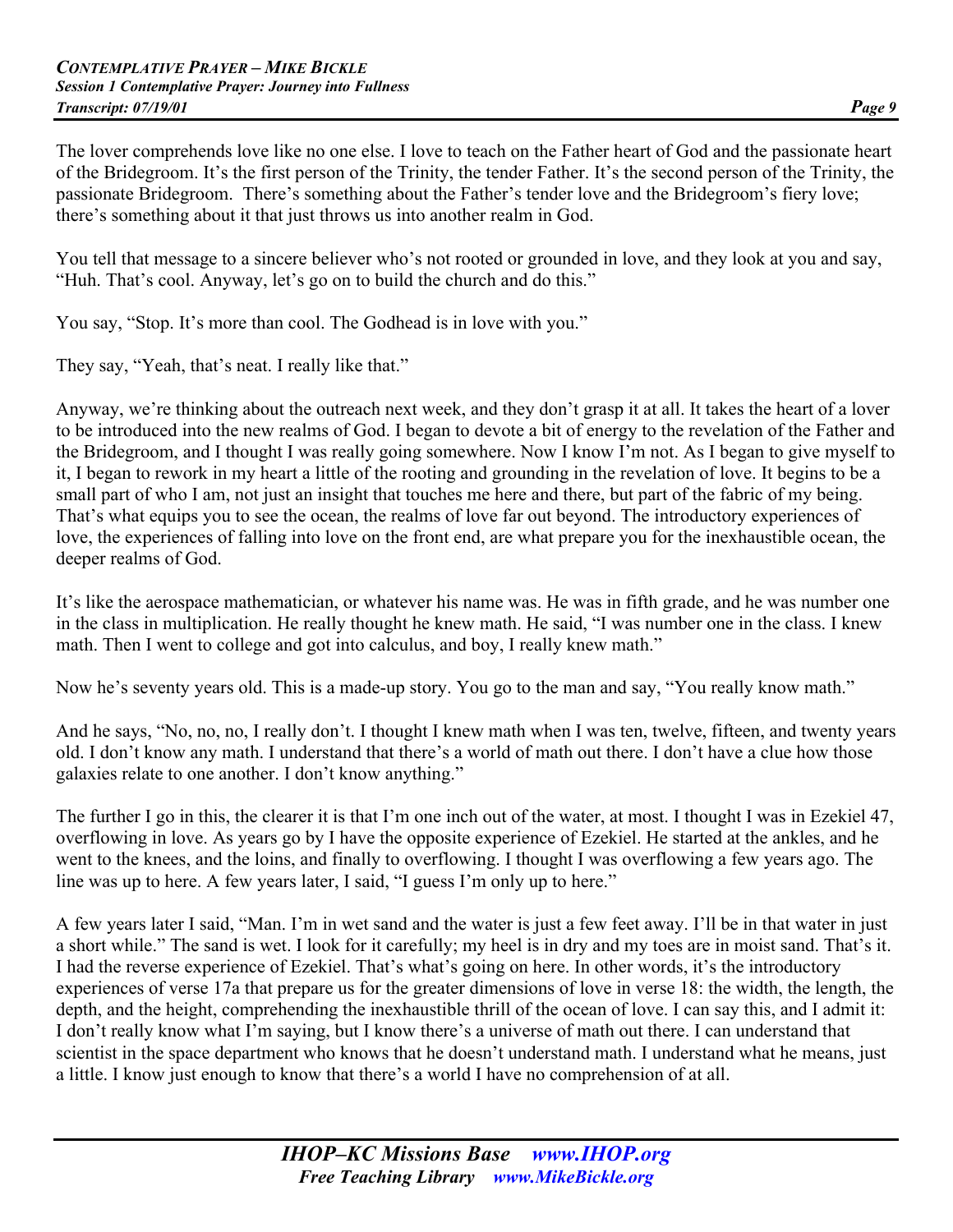Paul tells us this: when you begin to comprehend some of the depth, some of the deep stuff, then the comprehension of verse 18 turns into the experience of verse 19. Instead of the word *know*, put the word *experience*. Instead of the word *know*, put the words, "intimate experience."

#### **"FOR THE LOVE OF CHRIST COMPELS US"**

Paul says, "This love compels me. It drives me from one prison to the next. They beat me, they threaten me, but this thing is alive in me. I can't stop, and they tell me they'll beat me again" (2 Cor. 5:14, paraphrased). He says, "I'm driven by the experience of incomprehensible love. I know the logic. If I go to the next city, I'll get hit really hard again."

"I say, 'I'm not going. I'll send Timothy!' Then I get quiet and that volcanic thing happens in me, that divine compelling, and I say, 'I'm going, because the power on the inside has more force than the pain of the beating on the outside." This is the secret of the martyrs at the end of the age: the intimate knowledge.

Then verse 19 is the ultimate. He says, "Why? So that in the relative sense we could have all that God will give the human heart." That's what contemplative prayer is about. Well, I have to measure it a little, but this is one of the really classic chapters on contemplative prayer.

Again, tomorrow morning I'll have some notes for you, and I'll talk about some definitions and some pathways to contemplative prayer. A few more ideas and then I'll pray for you.

The pathway to contemplative prayer, to the inward life, is enjoying intimacy with God. It's more than intercession, more than praying for the sick. Oh, I love those. This isn't for the faint of heart, this journey. You can be weak; I'm really weak. If the weak are invited, I qualify.

There's a strange thing going on in the land today. The Body of Christ has a billion in the earth. It's a very small number. The Protestant wing of the Western church is nearly 98 percent unaware that the Holy Spirit is restoring contemplative prayer, bringing it center stage to the Church.

I come and go. I don't ever want to be a know-it-all hot shot, and go somewhere; I don't even know what's going on. I don't even want to do that stuff. I want to get might and be lost in love. I don't want to be one of those, "I know more than you know" people. I've tried that, and it wore me out. It's so exhausting. Then you get the tar beat out of you, because their spirit is as feisty as yours. It's a huge waste of time. Anyway, the Western, Protestant end of the Body of Christ is almost entirely unaware of this.

#### **DO WE CALL THEM "CONTEMPLATIVES" OR "MYSTICS"?**

Do you know who picked up on it? Of all people, it was Barnes & Noble. I don't know if they have a prophet in there, or if they have really smart entrepreneurs. I don't know when this happened; it may have been five years ago. I'm one of those guys who go get the Starbucks, sit in the chair, read the books, and don't buy them. Sometimes I accidentally mark in them, and then I have to buy them. Anyway, I like the whole Barnes & Noble deal. I've been going there for ten or fifteen years. First there was a book on prayer here and there; then they got this big religious section, and then there were one or two books on contemplation. They call them *mystics*. I don't use the word *mystics*, even though it's a legitimate term. I don't want to fight that war. There were so many people who use the word *mystics* who were so off. I don't want to argue for them. I don't want to say who was and who wasn't, so I'm just saying, "contemplative prayer," but I mean the mystics.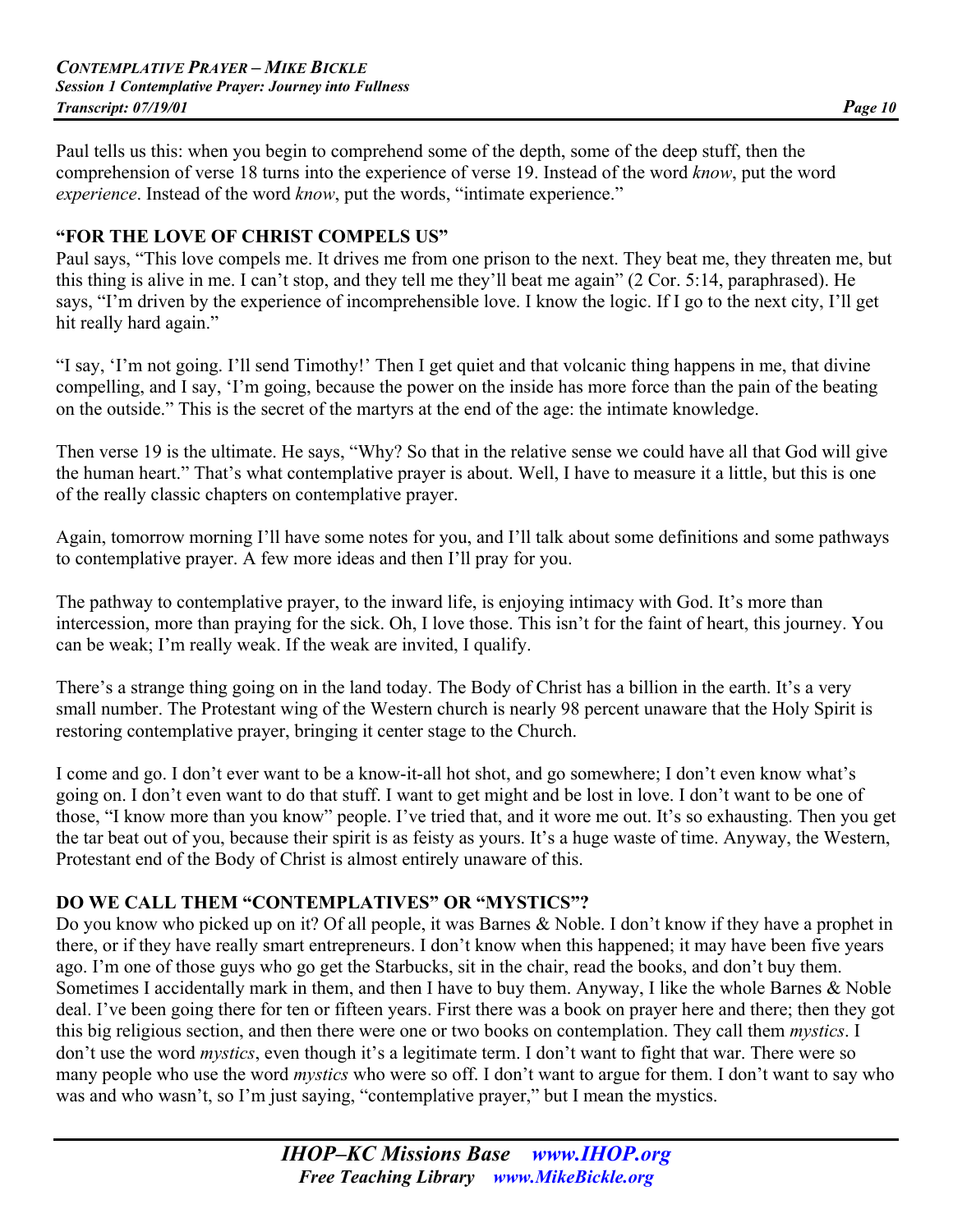Even in our work here at IHOP-KC I say, "Let's just stay with *contemplative*." Again, there were plenty of people who were really in profound error who somehow ended up on some list of the great mystics. We're just lovesick for Jesus. We just do Jesus. I don't know what groups do what, but we're really going after the Man Christ Jesus under the grace of God the Father by the Holy Spirit. I don't want to go into the semantics, the debates, who was and who wasn't, because they're all lumped together in one giant category. It's sad to me, because it obscures the glory of what's in front of the Body of Christ. I call them *contemplatives*. It isn't wrong to use the other, but I have limited time for arguments. I don't have time to go there.

#### **EVERYONE IN THE BODY OF CHRIST IS CALLED TO THE CONTEMPLATIVE LIFESTYLE**

Anyway, I went to Barnes & Noble, and initially there were five books on the mystics, the contemplatives. Then a year went by, and there were thirty. I said, "Oh," and my stack was getting bigger. A year went by, and there were 200! I said, "Someone is figuring something out." Then there were 500. I'm making up the number, of course. There were shelves of them. I said, "Who is figuring this thing out? How come the leadership of the Body of Christ isn't figuring this out? Why is Barnes & Noble prophesying to us?" I don't know if they're the true prophets. I don't know if they're Balaam's buddy prophets. I don't know who's picking up on it, but it's the word of God. It's God's heart.

Where are the leaders? Where are the evangelical leaders who are calling the Church? We have Richard Foster; he's been doing it for years. You have a few here and there. You have Dallas Willard. There are a few.

I said, "Lord, let's go for this." My prayer is that you would get clear in your soul that this is a *now* word. This is a *kairos* hour. We're in a time frame where God is speaking the call to contemplative prayer, and to lives of contemplative prayer. I don't mean that you leave your jobs to do it. Some of you will do that. God is calling everyone. Everyone in the Body of Christ is called to live in the contemplative lifestyle—everyone.

That's one of the great strongholds we have to overcome. People think, "Well, if you join IHOP-KC or if you join a monastery or if you can go out into the desert, you can do it." No, it's for people who work fifty and sixty hours a week; they have three and four and five children and more. It's for people in prison. It's for people in discouragement. It's for people in all walks of life who say yes to Jesus. We have to get rid of this lie that it's only for people who quit everything and go to a mountain. We have to get over that hurdle. Barnes & Noble is prophesying it. Hurdle number one is this: we have to understand that contemplative prayer is everyone. Everyone is called to the fullness. Ephesians 3 wasn't written for one half of 1 percent of the Body of Christ in history. It was written for the whole Body of Christ in all of history. It's written for people with jobs and families and neighborhoods and pressures. Ephesians 3 is for everyone, and I'm not going to let the devil steal it from me or those who will listen to what I'm saying. We're all going to go into this thing.

# **CHURCH HISTORY DIDN'T BEGIN WITH MARTIN LUTHER**

There's another hindrance that's bigger than that. It's a very, very important hindrance we have to dismantle. I say *we*, but the vast majority of this room is Protestants. A lot of us think that church history began in 1517. We think that when Martin Luther went and nailed those Ninety-five Theses on the door of the church in Wittenberg, church history began. It didn't begin with Martin Luther. Church history has been going for 2,000 years, not 500 years. Some of the brightest lights in all of history were blazing a thousand years before Martin **Luther**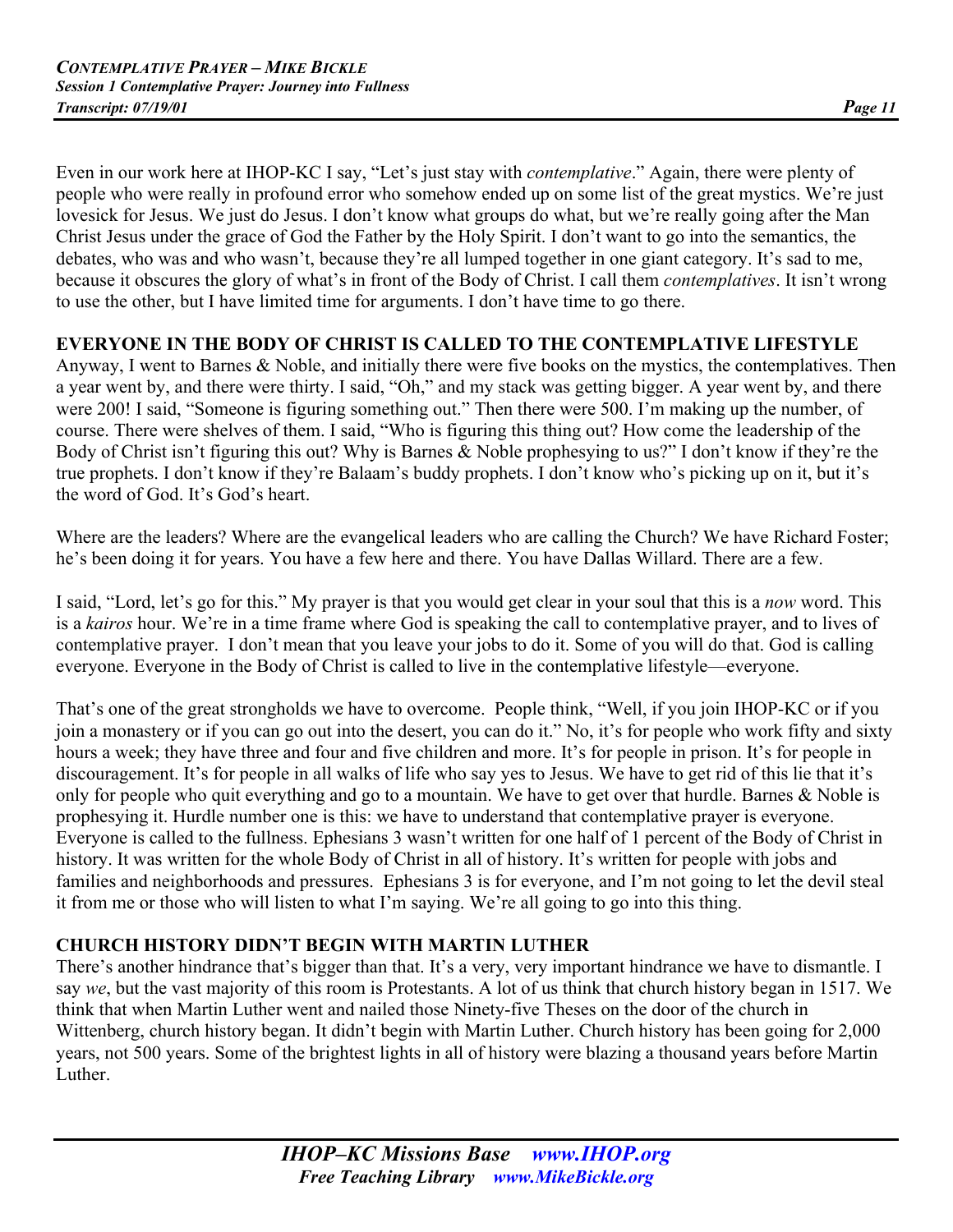I understand the reasons, but I'll take liberties and not be totally honest here: historians call that period of time "the dark ages." There are good reasons for that, but forget those good reasons for a moment and let me say this. The brightest lights in history were man and women of abandonment in the dark ages. Somewhere we have to say, "The dark ages with luminaries in the grace of God." We don't count them: they were Catholic priests; they can't be bright! It has to be the dark ages. We're Protestants.

I tell you, I haven't studied it intensely, but certainly with more than a casual interest. I've studied the lives of the mystics and the contemplatives through history. Clearly, the most inspiring, compelling examples in my world have come out of the Catholic dark ages. I can't find anything like it in modern times in America in the Protestant world.

"We can't do that, because don't they do those other funny things?" Well, some of them might do some funny things, but I guarantee you that when you stand before the Lord, you'll understand that you did some funny things too. It's this idea that we have to find the group that doesn't do anything funny—where are we going to go? Not to Kansas City, that's for sure. I really mean that.

I love what Paul Cain says: "Don't be so open-minded that your brains fall out." We have to be able to go and receive where God has rested His presence in history, and some of our examples will have Catholic roots in history. You don't have to accept all the dogma of the Catholic church to receive the inspiration of lives of abandonment today—lives that we know of, lives that burn today. We need a little Holy Spirit, catalytic jump start. We need to see where a few have gone before us and say, "If they did it, we can do it, and more," and if you want to go deep in that way, I'm sad to say, the vast majority of your roots in history will be Catholic. You don't have to accept all the dogma of the Catholic church to receive the inspiration of lives of abandonment. I'm not intimidated by that.

I have books by Protestants and Catholics; we're getting them out there. I don't tell people, "Wait until it's perfect before you read it." I have very few books that are perfect. I say, "Use discernment. Read the Bible with discernment, and read and know what part is in the Word of God, and be inspired and move forward."

#### **THE EARLY EXCITEMENT AND PROMISE OF THE JESUS MOVEMENT**

I'll give just a little of my history. I'm out of time. I met the Lord in 1971, thirty years ago this summer. After I met the Lord I was involved in a fiery youth group. The youth group grew from about 200 to about 1,200 in a single year in the midst of the Jesus movement. Some of you remember those times. How many of you can remember the early 1970s, when the hippies were all coming in? Everyone was getting saved, and the numbers were amazing.

My leaders were leaders in Campus Crusade, and they told us all about prayer and revival and evangelism and the Great Commission, and we loved it. We fed our lives on the missionary biographies. We had a vision to go hard. Then, after we did the evangelism thing for a few years, we figured out that it wasn't working very well. We wanted to go win the world, but almost no one was responding after the wave of the Jesus movement lifted. Then, in the natural process of the Holy Spirit, the leaders said, "We have to find ways to interact with God through fasting and prayer to release more so that we can do what these great missionaries did in history." We kind of endured the idea of fasting and prayer in order to fulfil the Great Commission. We endured God in order to serve God. We wanted to be great missionaries and evangelists, but we didn't want to have to mess with God—really getting close and overcoming all the obstacles and living lives of abandonment and learning the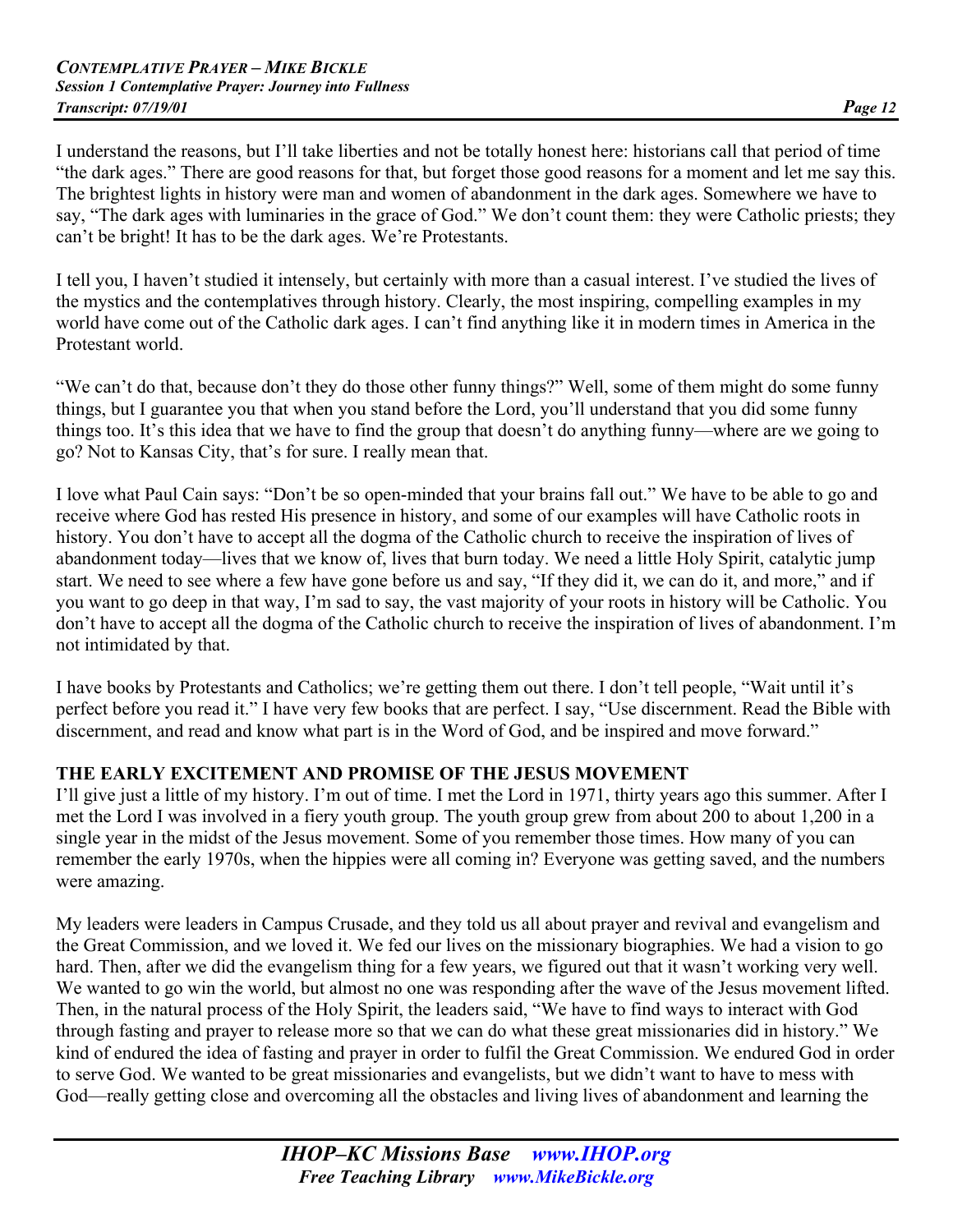ways of the Spirit in prayer. We didn't want to do that; we just wanted to serve Him. Maybe someone would write a biography about us, and then we made it.

This was in the mid-1970s—1973, 1974, and 1975. I really began to say yes to this thing called *prayer*. I read a whole bunch of books on prayer and I didn't like it at all. Prayer was one of the things I hated. There were four things I hated; I say it all the time. I hated prayer, I hated fasting, I hated witnessing, and I hated Bible study. I really did. I loved God and loved meetings. Bible study was the easiest of the four great, horrible things, especially if it was a group Bible study, because I could talk all the time. Bible study was the least worst of the bad things; then evangelism was probably the second. But prayer and fasting? Ugh, forget it!

The men who were over me said, "You have to do this."

I said, "What a drag. If that's the only way I can go forward, I'll do it. I don't like it, but I'll do it."

I read a bunch of books on prayer. It was uncomely. You couldn't have convinced me that twenty-five years later I would be involved in a prayer movement. I would have said, "No, you really have the wrong man. Preaching on fasting? No way." I figured out every way to get the job done without prayer and fasting.

I experienced one of the great privileges of my life, in a natural sense, a month or two ago. I got to spend part of an afternoon with Bill Bright, who's eighty years old. Through his ministry he has led more people to the Lord than any living person in history.

He was sitting there at eighty years old, and we were talking. He said, "After fifty years of doing it, I've learned one thing: it doesn't work apart from prayer." He's eighty years old; he looked at me and said, "Young man…"

I said, "I'll take it!"

He said, "If you'll buy into this in your youth and never back out, you'll be wiser for it. It doesn't work; and if anyone can say that, I can. It doesn't work without prayer and fasting." Wow! What a powerful privilege to hear the wisdom and conclusions of a man like that.

Anyway, I was reading this book in 1976—not that the date matters. I couldn't remember where I was when I was reading it. This man said, "I have prayed Ephesians 1:17 and Ephesians 3:16 thousands of times, for years and years."

I said, "What? Ephesians 1:17 and Ephesians 3:16? OK."

So I wrote it down, read Ephesians 1:17 and Ephesians 3:16, and said, "These are the strangest, most confusing prayers I have ever imagined," but out of sheer desperation, I put them on this list and prayed them everyday. I prayed them, and I had this prayer list that I went through over, and over, and over again. The only way I could pray for any length of time at all was by reading the same prayer list over and over. I didn't know what to say if I got off of the list. My goal was to pray for an hour a day.

This is horrible, but I said, "I have to do this forever. I hope in the resurrection it changes. I can do this for fifty years, but I can't do it for billions. There's no way I can do this for billions of years."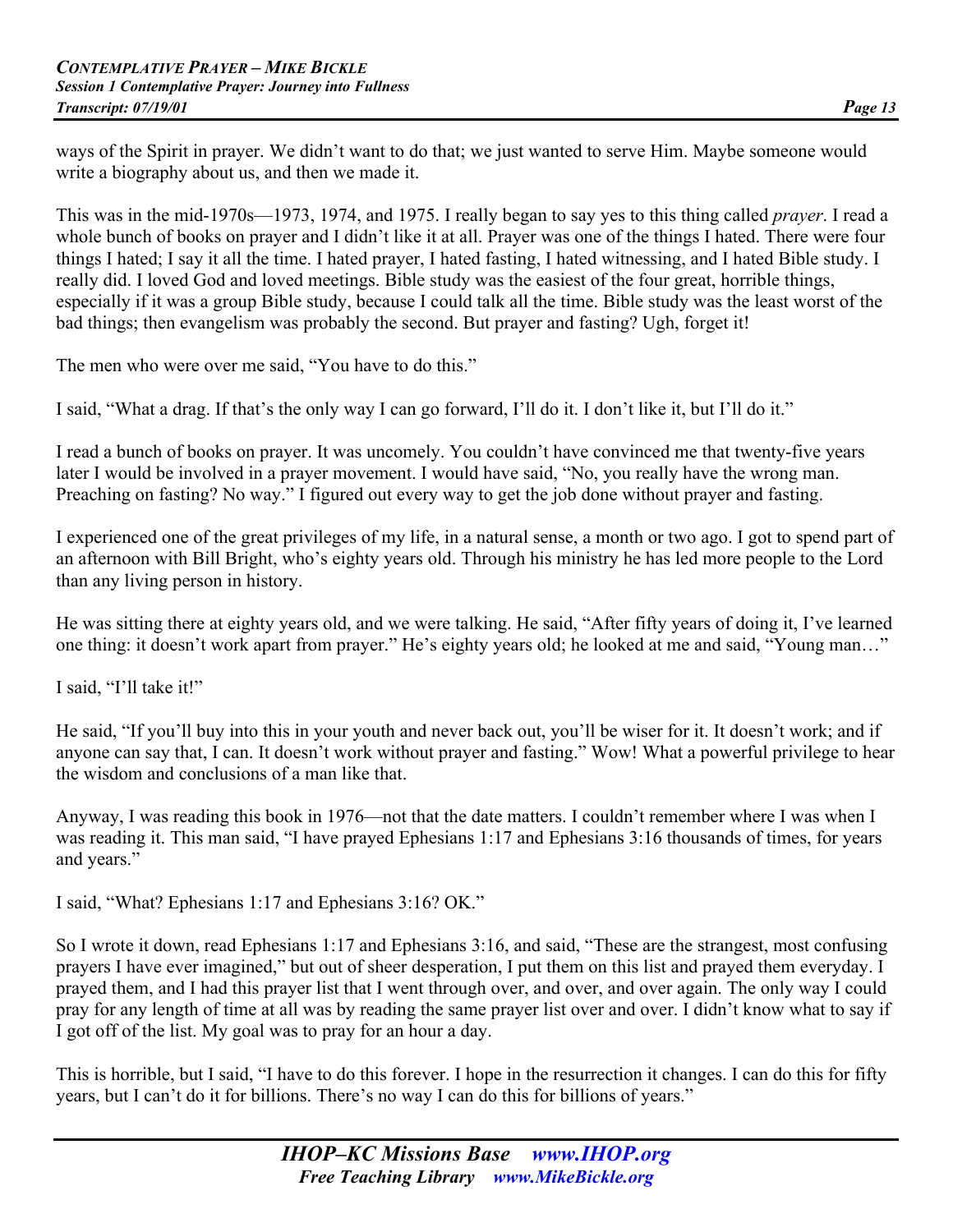I had these ten or twenty prayers, and Ephesians 1 and Ephesians 3 were at the top of the list because this book said it. He said he liked it, so I said, "I'll try it for a year or two." I stayed with it for some years. I had no idea that I had stumbled right into the middle of the heart of God.

I started praying Ephesians 1 and Ephesians 3. Some years went by, and it was the summer of 1981, twenty years ago. It was one of the great, life-changing summers of my life. I went on my first extended fast. I was scared to death. I prayed this for literally two or three years, and it might help you. I said, "If You'll really help me to do a long fast—and not just one of those, 'Lord, help me,' I mean You really have to help me—I'll do one."

The Lord smiled and said, "You know, little man, I love you so much. It isn't like that, but I'll help you."

#### **THE LIFE-CHANGING IMPACT OF JOHN G. LAKE AND MADAME GUYON**

I went on an extended fast in the summer of 1981, and nothing was happening. I ran into two things that changed my life. I ran into the teachings of a man whom I read for some weeks during the fast; his name is John G. Lake. I had nothing to do; I was too tired, too moody, too everything, so I tucked away for hours and took naps, drank coffee with triple Sweet n' Low just to get a little zap from it. It was a water-and-coffee fast, but I figured Sweet n' Low was legal, so I put a ton of it in there. Let me tell you, it has a bad kick in a few days. I won't go there now, but don't do that. Later I'll talk more in-depth about John G. Lake. I read his writings for weeks, and they totally transformed my life.

Someone gave me a little book by Madame Guyon called *Experiencing the Depths of Jesus Christ*. I could never pronounce her name; I didn't have a clue what it was about. I read this book ten, twenty, thirty times. It was an extended fast. I read it over and over and over, and I want to say this: there are a number of sentences in this book that I think are really off. This book is so wonderful, but there are a number of things I think are really off. I can't think of anything that's perfectly "on" that has the glory of what's in this book.

She let smallpox touch her face and she said, "For the glory of God I will let this disease destroy my beauty."

I wrote, "Dumb!" I did, I wrote, "Dumb!"

Because even when I gave someone the book, they saw that and said, "Wow, I guess you didn't agree with that."

I said, "No, there are a number of things." It was like a safety net.

John G. Lake was saying, "Don't ever go to a doctor or you sin." I said, "Wrong!"

He was saying, "Get rid of everything that's sickness."

She was saying, "Everything that's sickness, go for it." I was kind of in a collision with my Sweet n' Low, and I was twenty-five years old; I couldn't figure it all out, but I know that healing is awesome, and I know that going deep in contemplative prayer is awesome. Somewhere I'll figure out how they work together. In my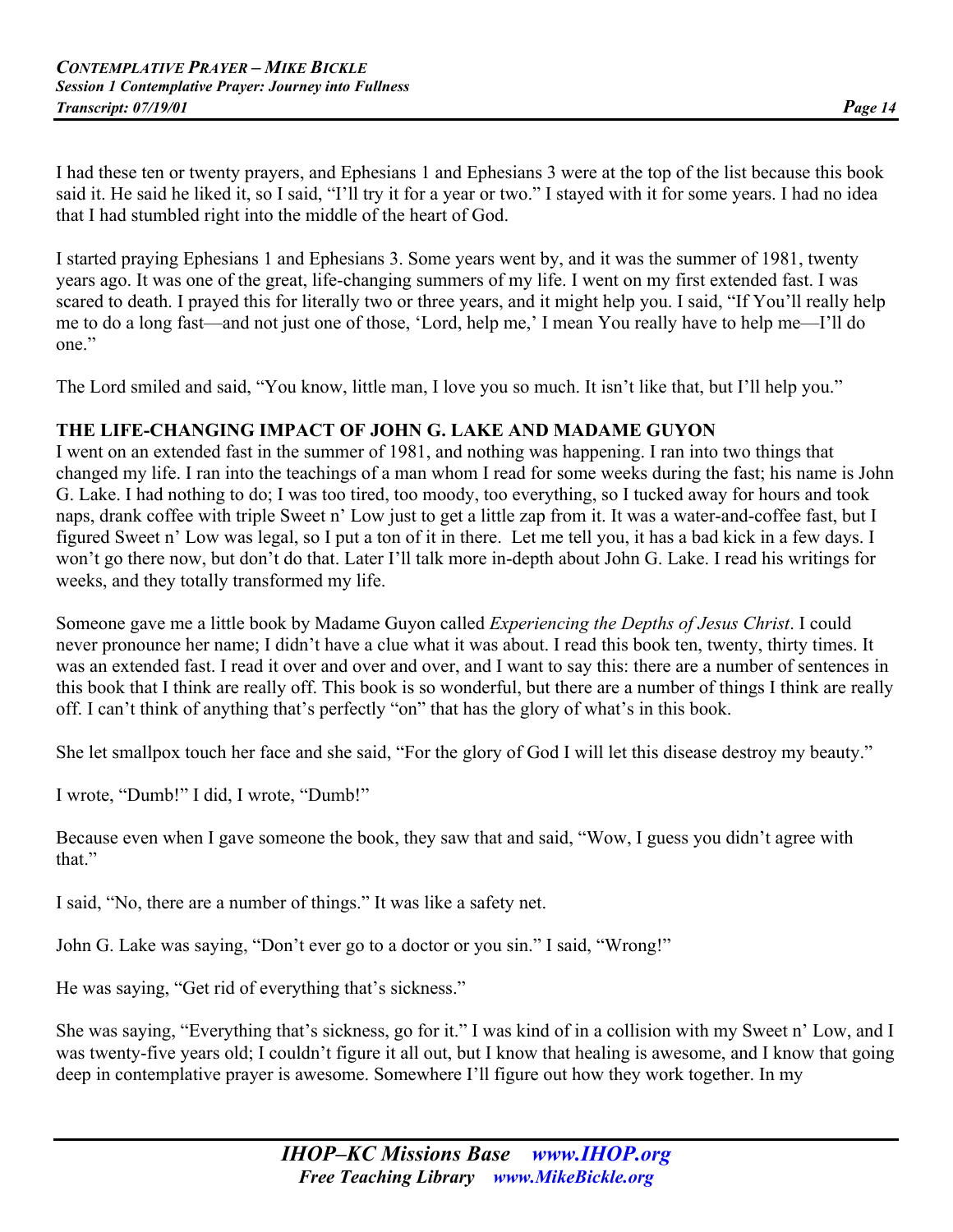understanding, they profoundly come together, but I never met anyone who says it exactly right. This book is phenomenal, but you're going to run into some things that are off, in my opinion.

I began to go into those two different lines of flowing in the anointing of John G. Lake, the greatest of all Protestant healing ministries. Then, a few years later, there was another book. I've talked about this at the other conferences. The man who wrote it was Bernard of Clairvaux. Some of you have never heard of Bernard of Clairvaux. John G. Lake was my hero; Andrew Murray said he had the greatest healing ministry in history. I read the incredible miracles of John G. Lake. I became a John G. Lake fanatic, and, not a scholar, but an eager student, at least.

I read all of his stuff over and over and preached it for years. The only life I have ever read that has eclipsed John G. Lake in power healing was Bernard of Clairvaux. There were incredible healings: the lame walking, the blind seeing, hundreds of thousands of converts, demons coming out; he combined the anointing of John G. Lake with the contemplative prayer of Madame Guyon, and his favorite book was the Song of Solomon. He was lovesick with the Bridegroom revelation.

There are a number of biographies on him. For me he became the most inspiring life outside the Bible. Some years ago I began to read everything I could. I had many, many books on Bernard of Clairvaux. He put Madame Guyon and John G. Lake together in one package and added the Bride of Christ on top of it. I think you could present a case that he was the most powerful man in the secular, political, and spiritual dimensions in the world. He was born in 1090 and died in 1153; he only lived sixty-three years. He was this little abbot, this young man who had a little monastery. He started it out in the woods, and named the little valley *Clairvaux*. I mean, it was horrible. He almost starved to death during the first few winters. He named it, "Valley of Life," *Clairvaux*.

This little monastery began to grow. The powers that be came to him and said they wanted him to be the pope. He said, "No, being the pope is great, but I don't want to be the pope; I want to be a man of prayer." He spent his whole life fasting and praying, teaching on the Song of Solomon. He picked his main disciple and said, "Make him pope," and they made him pope.

His main man was pope, and they said, "Bernard is truly the pope because his man listens to him so much." Then the King of Italy, the King of France, and the King of Germany had such profound respect for Bernard of Clairvaux, his spiritual power, his prophetic ministry, and his ability to cast out devils, that they would listen to anything he said. They were going to war with each other a few times in his ministry. He walked over to the King of Germany and said, "Stop it."

The man said, "OK."

They said, "Bernard is in town. He walked from France to Germany. He wants to meet you."

He said, "No, tell him I'll stop the war." Obviously, there are a lot more details than that, but these three men were powerfully impacted.

That's the way those nations were in the twelfth century. He installed the pope, and he had a whole army of people all over the world, casting out devils, healing the sick, and leading hundreds of thousands of people to